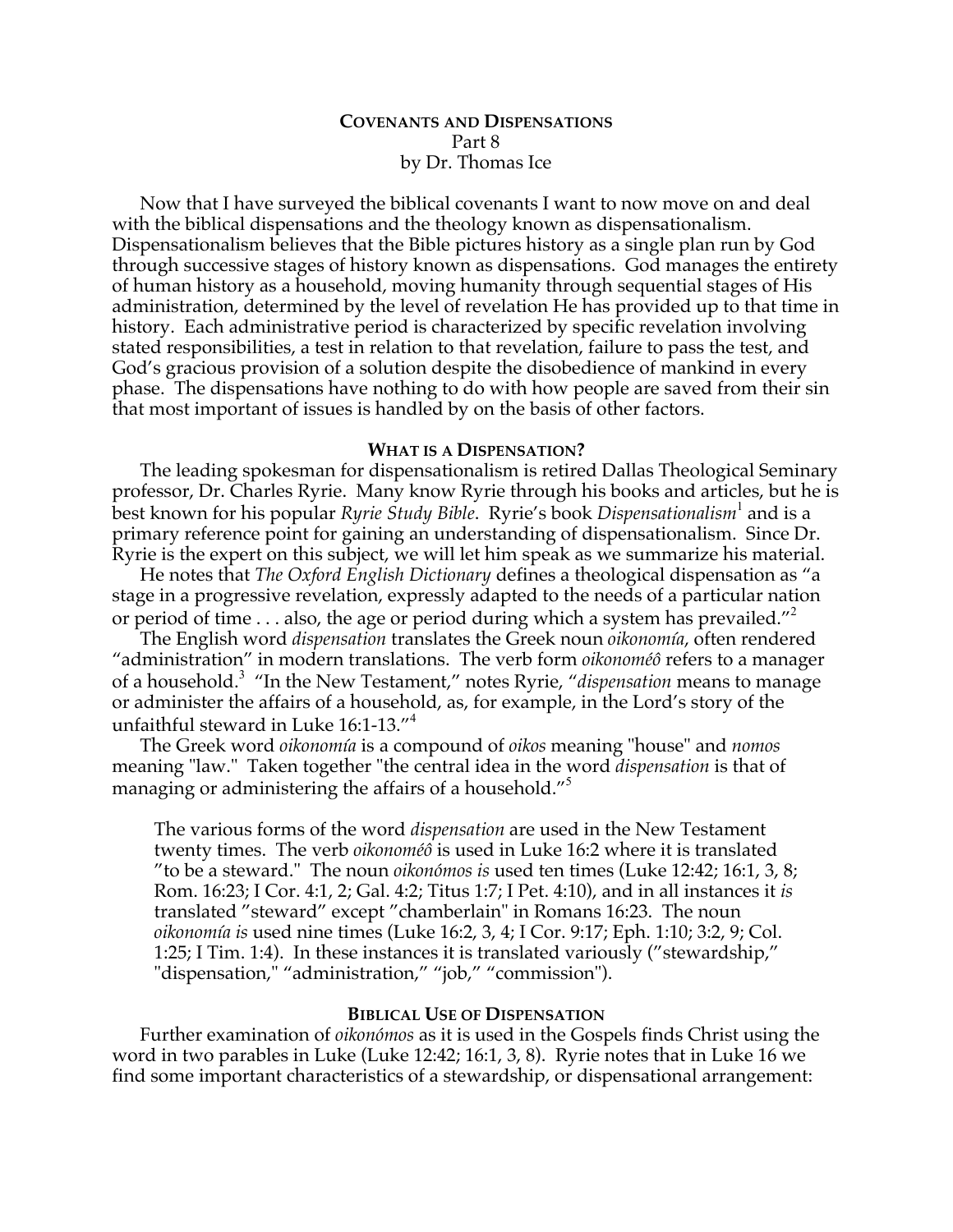(1) Basically there are two parties: the one whose authority it is to delegate duties, and the one whose responsibility it is to carry out these charges. The rich man (or manager) plays these roles in the parable of Luke 16 (v. 1).

(2) These are specific responsibilities. In the parable the steward failed in his known duties when he wasted the goods of his lord (v. 1).

(3) Accountability, as well as responsibility, is part of the arrangement. A steward may be called to account for the discharge of his stewardship at any time, for it is the owner's or master's prerogative to expect faithful obedience to the duties entrusted to the steward (v. 2).

(4) A change may be made at any time unfaithfulness is found in the existing administration ("can no longer be steward.").<sup>6</sup>

Further defining features can be gleaned from the other occurrences of the *dispensation* word group. All other uses, except 1 Peter 4:10, are found in the writings of Paul. Ryrie cites the following features:

(1) God is the one to whom men are responsible in the discharge of their stewardship obligations. In three instances this relationship to God is mentioned by Paul (I Cor. 4:1-2; Titus 1:7).

(2) Faithfulness is required of those to whom a dispensational responsibility is committed (I Cor. 4:2). This is illustrated by Erastus, who held the important position of treasurer (steward) of the city (Rom. 16:23).

(3) A stewardship may end at an appointed time (Gal. 4:2). In this reference the end of the stewardship came because of a different purpose being introduced. This reference also shows that a dispensation is connected with time.

(4) Dispensations are connected with the mysteries of God, that is, with specific revelation from God (I Cor. 4:1; Eph. 3:2; Col. 1:25).

(5) Dispensation and age are connected ideas, but the words are not exactly interchangeable. For instance, Paul declares that the revelation of the present dispensation was hidden "for ages" meaning simply a long period of time (Eph. 3:9). The same thing is said in Colossians 1:26. However, since a dispensation operates within a time period, the concepts are related.

(6) At least three dispensations (as commonly understood in dispensational teaching) are mentioned by Paul. In Ephesians 1:10 he writes of "an administration [dispensation, KJV] suitable to the fullness of the times," which is a future period. In Ephesians 3:2 he designates the "stewardship [dispensation, KJV] of God's grace," which was the emphasis of the content of his preaching at that time. In Colossians 1:25-26 it is implied that another dispensation preceded the present one, in which the mystery of Christ in the believer is revealed.<sup>7</sup>

It should be noted that dispensationalists have developed the theological term *dispensation* in a way similar to the biblical use of the term. Therefore, I believe that the system of theology we know today as dispensationalism is consistent with biblical teaching.

#### **DEFINING DISPENSATIONALISM**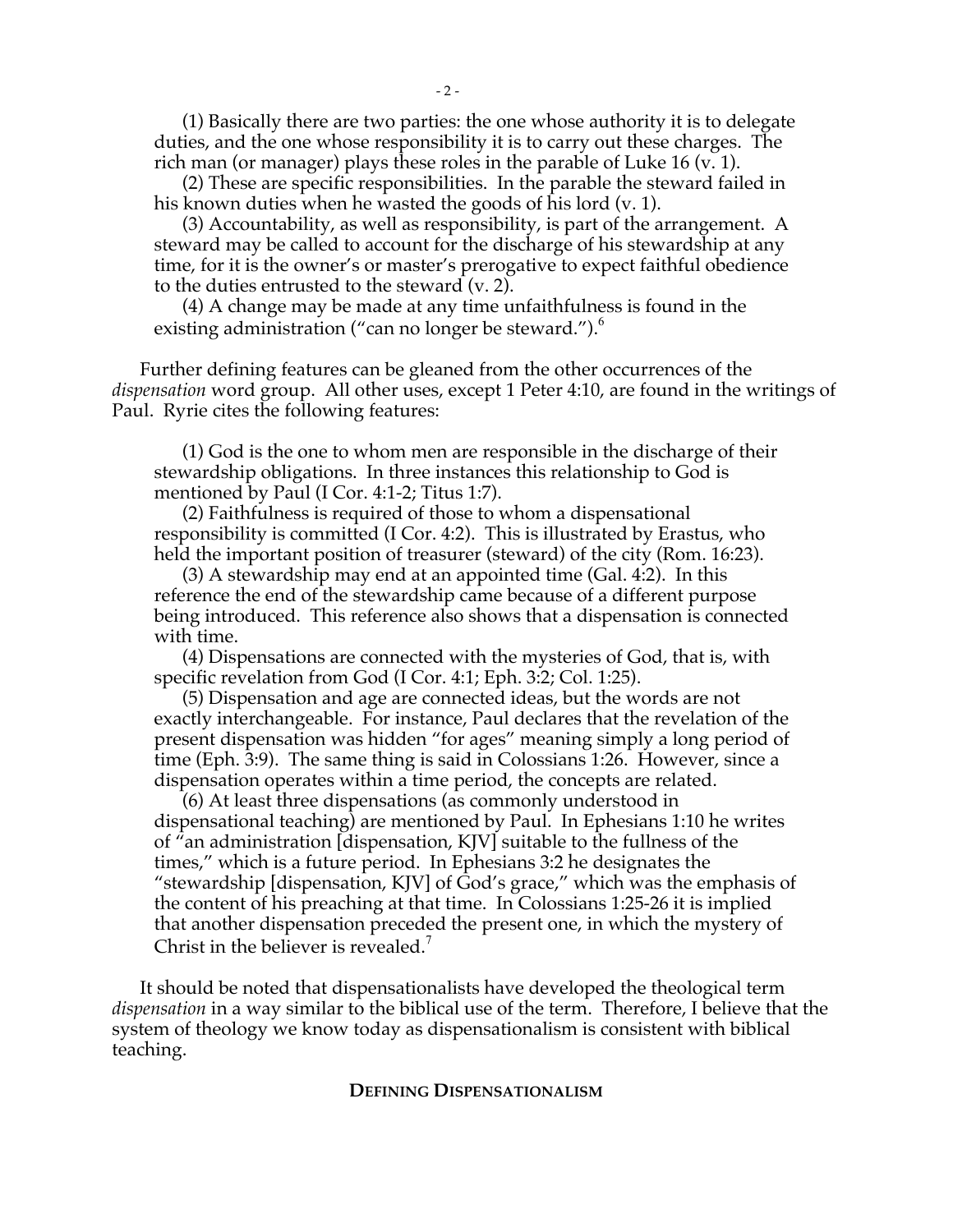Building upon the above biblical observations, we are now able to define dispensationalism. According to Ryrie, "*A dispensation is a distinguishable economy in the outworking of God's purpose.*" In addition to a *definition* of a dispensation, Ryrie notes that if "one were *describing* a dispensation, he would include other things, such as the ideas of distinctive revelation, testing, failure, and judgment."<sup>8</sup> Finally, he tells us concerning a dispensation that:

The distinguishing features are introduced by God; the similar features are retained by God; and the overall combined purpose of the whole program is the glory of God. Eric Sauer states it this way:

a new period always begins only when from the side of God a change is introduced in the composition of the principles valid up to that time; that is, when from the side of God three things concur:

1. A continuance of certain ordinances valid until then;

2. An annulment of other regulations until then valid;

3. A fresh introduction of new principles not before valid.<sup>9</sup>

In his classic work, *Dispensationalism*, Ryrie formulates a more extensive definition of dispensationalism:

Dispensationalism views the world as a household run by God. In this household-world God is dispensing or administering its affairs according to His own will and in various stages of revelation in the process of time. These various stages mark off the distinguishably different economies in the outworking of His total purpose, and these different economies constitute the dispensations. The understanding of God's differing economies is essential to a proper interpretation of His revelation within those various economies.<sup>10</sup>

Another dispensational scholar, Paul Nevin, summarized dispensationalism as follows:

God's distinctive method of governing mankind or a group of men during a period of human history, marked by a crucial event, test, failure, and judgment. From the divine standpoint, it is an economy, or administration. From the human standpoint, it is a stewardship, a rule of life, or a responsibility for managing God's affairs in His house. From the historical standpoint, it is a stage in the progress of revelation. $11$ 

## **A BIBLICAL PHILOSOPHY OF HISTORY**

Dispensationalist Renald Showers notes that a dispensational view of the Bible provides a believer with a biblical philosophy of history, a way of looking at history from God's divine perspective.<sup>12</sup> This is important for a Christian, because when we understand God's purpose for each era of history we are able to develop a worldview for living in accordance with God's will for each dispensation. A believer who has a Divine perspective on the past, present and future is able to know what God expects of him in every area of life in our present day.